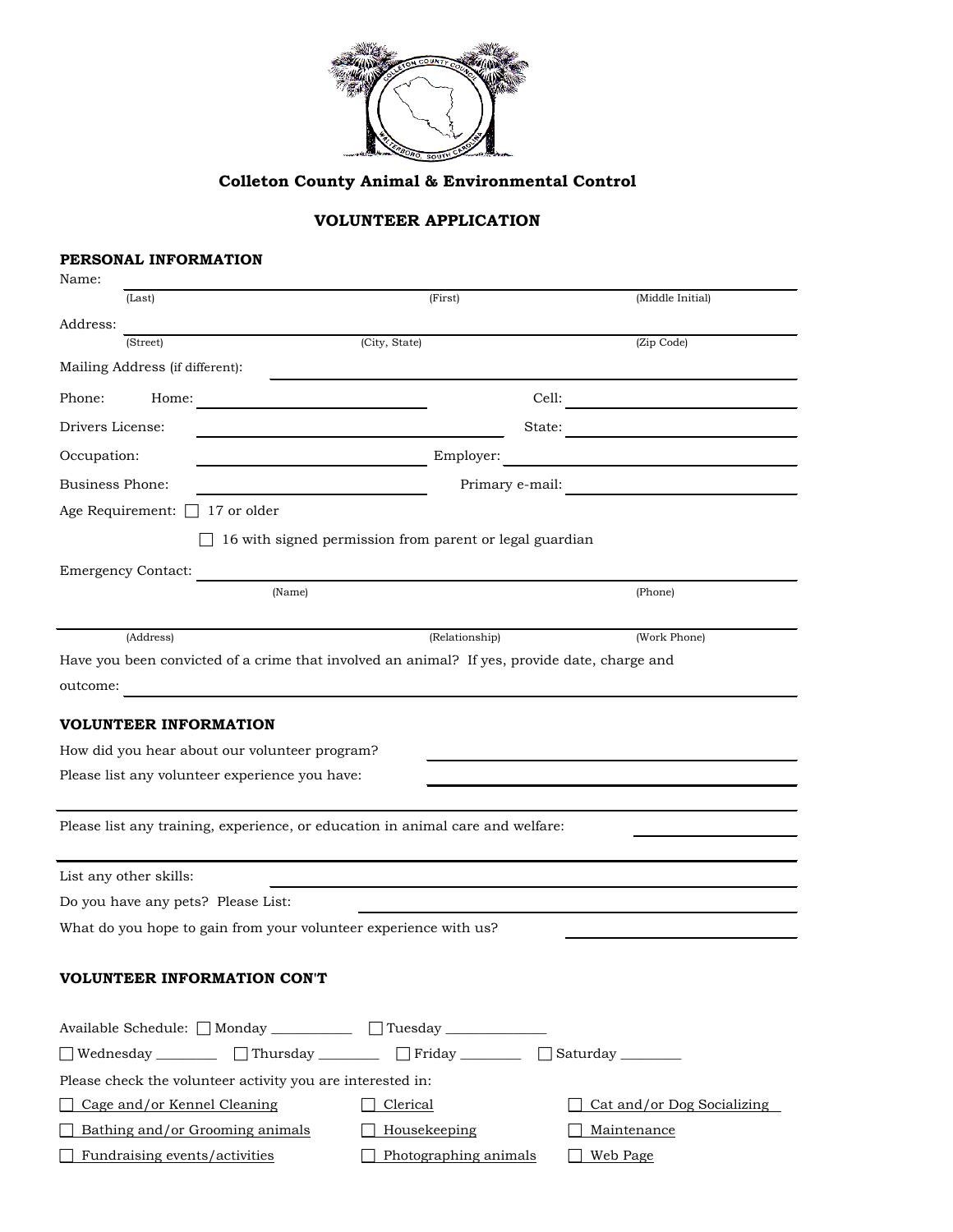## **EMERGENCY MEDICAL TREATMENT AUTHORIZATION**

As Volunteer or the Parent/Legal Guardian of the Minor Volunteer, I (Print Name) \_\_\_\_\_\_\_\_\_\_\_\_\_\_\_\_\_\_ authorize qualified emergency medical personnel, including a physician and staff, to examine myself (volunteer), or the above-named minor child in the event of injury, and to administer any emergency care or treatment deemed necessary. In the case of a minor child, a reasonable effort will be made to contact the Parent/Legal Guardian prior to any treatment. I agree to be responsible for all necessary charges incurred as a result of any care or treatment rendered pursuant to this authorization.

|                                             | Date: |  |
|---------------------------------------------|-------|--|
| Signature of Volunteer if 17 years or older |       |  |
|                                             | Date: |  |

Signature of parent or guardian if volunteer is younger than 16 years old

#### **INFORMED CONSENT, RELEASE AND AGREEMENT TO HOLD HARMLESS**

Colleton County, charter county government under the constitution of the State of South Carolina, hereinafter referred to as "the County," maintains an Animal Services section through the authority of the County Executive. In the regular course of providing Animal Control services in Colleton County, the Section utilizes volunteers in many animal related activities.

I, (Print Name) \_\_\_\_\_\_\_\_\_\_\_\_\_\_\_\_\_\_\_\_\_\_\_\_\_\_\_\_\_\_\_ wish to be a volunteer with CCACC. I recognize that I will be exposed to the routine risks of dealing with animals, which could include property damage, personal injury and/or bodily injury, including death, For and in consideration of permission to be a volunteer, I agree to release, forever discharge, and hold harmless the County, its officers, officials, employees and agents from any liability or claim of liability which might arise out of my volunteer activities.

Signature of Volunteer if 17 years or older

Signature of parent or guardian if volunteer is younger than 16 years old

## **PARENT/LEGAL GUARDIAN PERMISSION & ASSUMPTION OF LIABILITY - REQUIRED IF VOLUNTEER IS A MINOR ( UNDER 16 YEARS OLD)**

As Parent/Legal Guardian I, (Print Name) \_\_\_\_\_\_\_\_\_\_\_\_\_\_\_\_\_\_\_\_\_\_\_\_\_\_\_\_\_\_\_\_\_\_ hereby grant my permission for the above-named minor child ("Minor Volunteer") to participate in the above-referenced activity. I acknowledge, agree and understand that said participation involves risks and inherent dangers that may cause injury and/or death. On behalf of myself and the Minor Volunteer above, I agree to assume the liability and obligations referenced above and to release and forever discharge the County, its officers, officials, employees and agents from any liability or claim of liability arising out of the Minor Volunteer's activities.

Signature of Volunteer if 17 years or older

Date:

Date:

Date:

Date:

Signature of parent or guardian if volunteer is younger than 16 years old